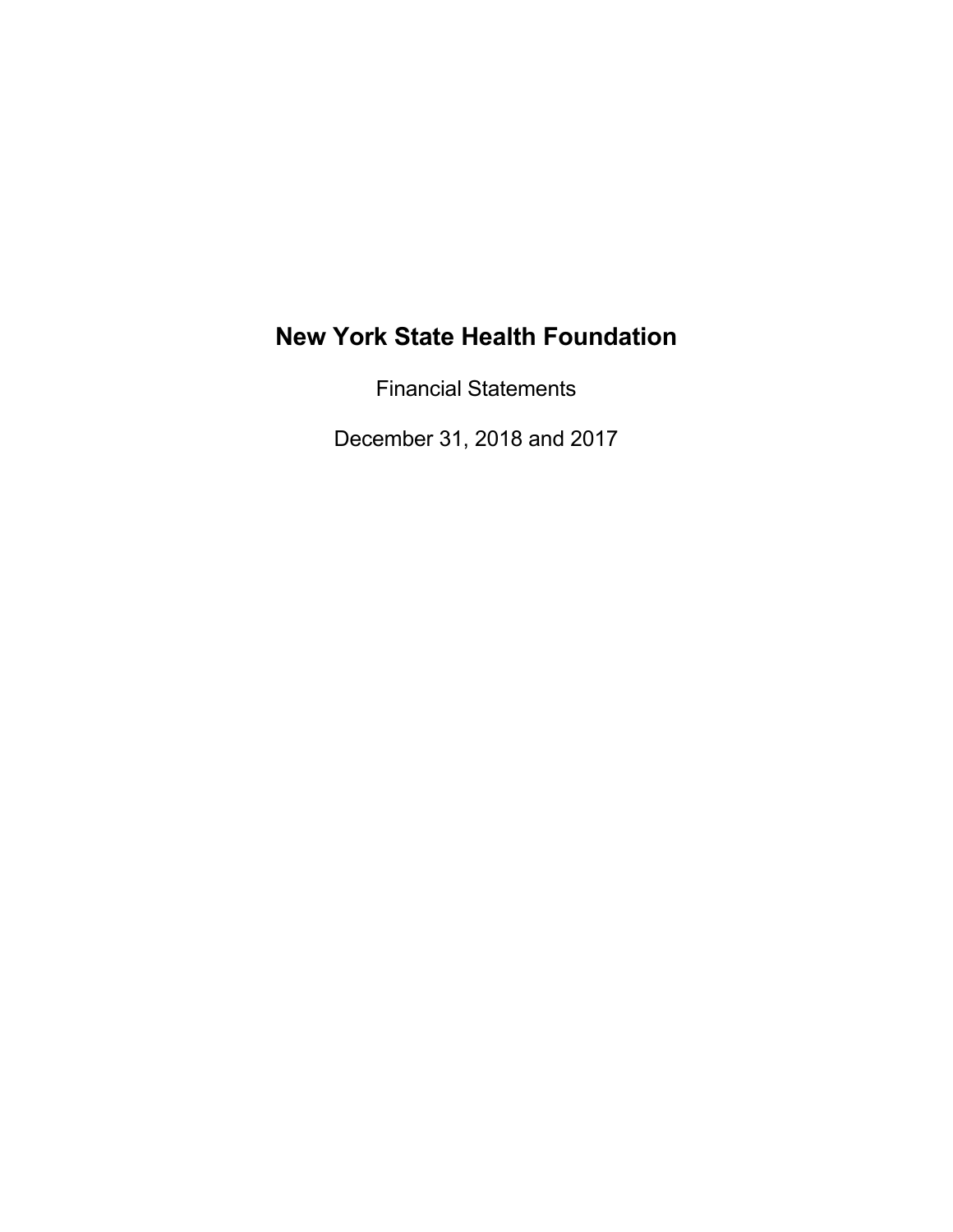

# **Independent Auditors' Report**

# **To the Board of Directors of New York State Health Foundation**

We have audited the accompanying financial statements of New York State Health Foundation (the "Foundation") which comprise the statements of financial position as of December 31, 2018 and 2017, and the related statements of activities and cash flows for the years then ended, and the related notes to the financial statements.

#### *Management's Responsibility for the Financial Statements*

Management is responsible for the preparation and fair presentation of these financial statements in accordance with accounting principles generally accepted in the United States of America; this includes the design, implementation, and maintenance of internal control relevant to the preparation and fair presentation of financial statements that are free from material misstatement, whether due to fraud or error.

#### *Auditors' Responsibility*

Our responsibility is to express an opinion on these financial statements based on our audits. We conducted our audits in accordance with auditing standards generally accepted in the United States of America. Those standards require that we plan and perform the audit to obtain reasonable assurance about whether the financial statements are free from material misstatement.

An audit involves performing procedures to obtain audit evidence about the amounts and disclosures in the financial statements. The procedures selected depend on the auditors' judgment, including the assessment of the risks of material misstatement of the financial statements, whether due to fraud or error. In making those risk assessments, the auditor considers internal control relevant to the entity's preparation and fair presentation of the financial statements in order to design audit procedures that are appropriate in the circumstances, but not for the purpose of expressing an opinion on the effectiveness of the entity's internal control. Accordingly, we express no such opinion. An audit also includes evaluating the appropriateness of accounting policies used and the reasonableness of significant accounting estimates made by management, as well as evaluating the overall presentation of the financial statements.

We believe that the audit evidence we have obtained is sufficient and appropriate to provide a basis for our audit opinion.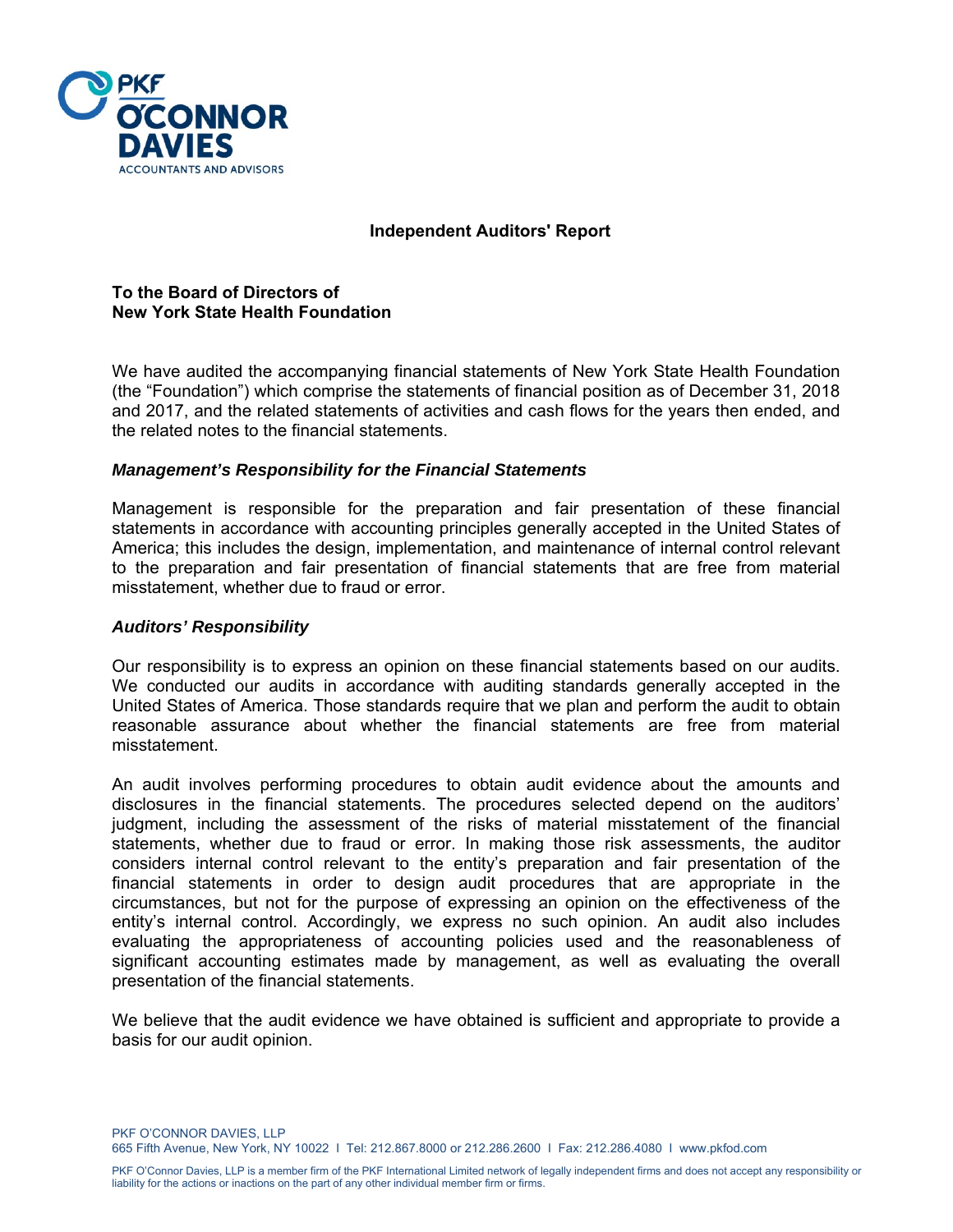#### **To the Board of Directors of New York State Health Foundation**  Page 2

# *Opinion*

In our opinion, the financial statements referred to above present fairly, in all material respects, the financial position of New York State Health Foundation as of December 31, 2018 and 2017, and the changes in its net assets and its cash flows for the years then ended in accordance with accounting principles generally accepted in the United States of America.

#### *Change in Accounting Principle*

As discussed in Note 2 to the financial statements, during the year ended December 31, 2018 New York State Health Foundation adopted new accounting guidance resulting in a change in the manner in which it presents net assets and reports certain aspects of its financial statements. Our opinion is not modified with respect to this matter.

# *Report on Supplementary Information*

Our audits were conducted for the purpose of forming an opinion on the financial statements as a whole. The supplementary information on page 15 is presented for purposes of additional analysis and is not a required part of the financial statements. Such information is the responsibility of management and was derived from and relates directly to the underlying accounting and other records used to prepare the financial statements. The information has been subjected to the auditing procedures applied in the audits of the financial statements and certain additional procedures, including comparing and reconciling such information directly to the underlying accounting and other records used to prepare the financial statements or to the financial statements themselves, and other additional procedures in accordance with auditing standards generally accepted in the United States of America. In our opinion, the information is fairly stated in all material respects in relation to the financial statements as a whole.

PKF O'Connor Davies LLP

May 29, 2019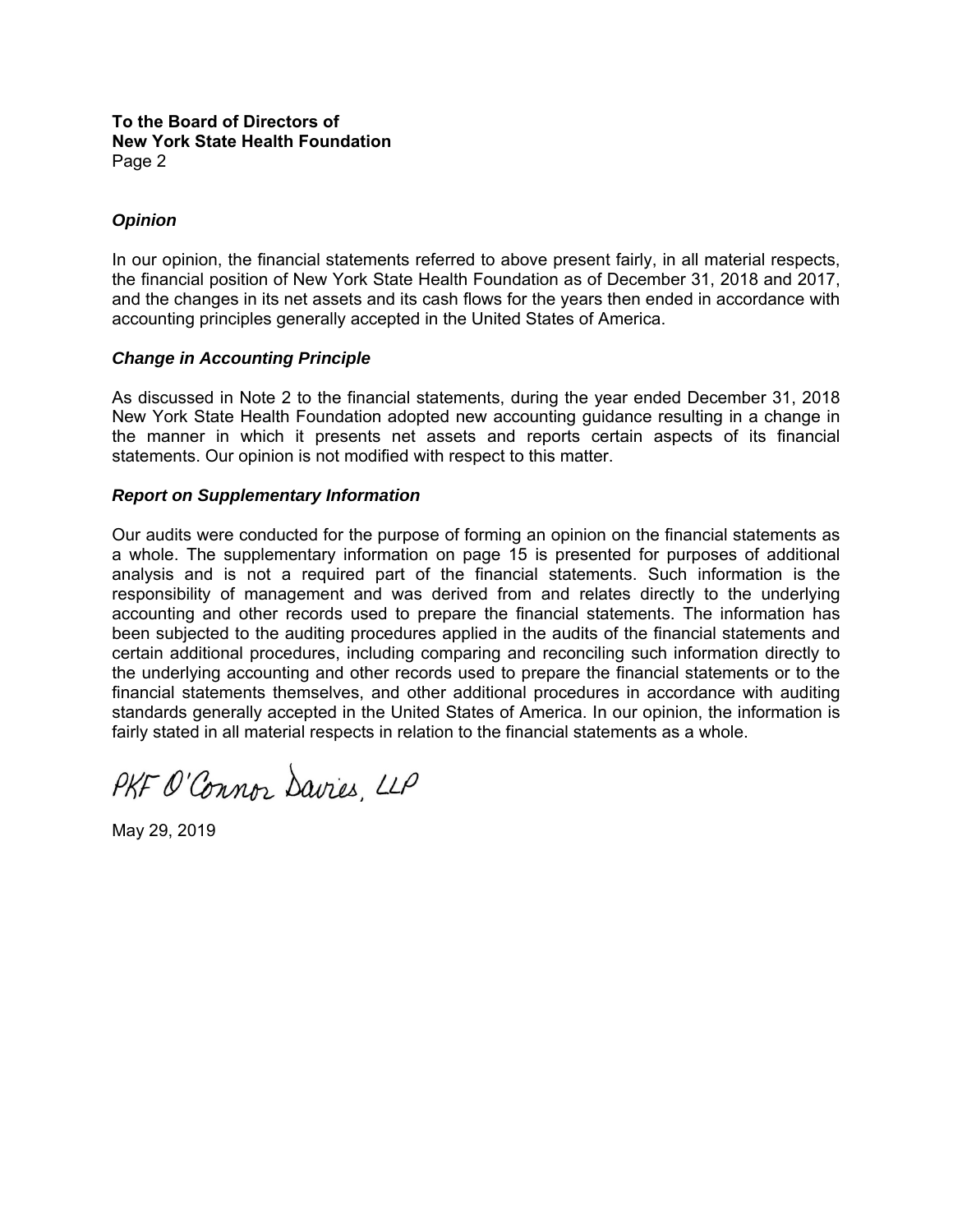Statements of Financial Position

|                                                  | December 31     |                 |  |  |
|--------------------------------------------------|-----------------|-----------------|--|--|
|                                                  | 2018            | 2017            |  |  |
| <b>ASSETS</b>                                    |                 |                 |  |  |
| Cash and cash equivalents                        | \$<br>3,262,692 | \$<br>1,316,608 |  |  |
| Prepaid federal excise tax                       | 143,456         | 284,000         |  |  |
| Investments                                      | 269,458,292     | 302,198,540     |  |  |
| Deposits and other assets                        | 17,133          | 134,979         |  |  |
| Property and equipment, net                      | 103,159         | 121,285         |  |  |
|                                                  | \$272,984,732   | \$304,055,412   |  |  |
| <b>LIABILITIES AND NET ASSETS</b><br>Liabilities |                 |                 |  |  |
| Accounts payable and accrued expenses            | \$<br>207,702   | \$<br>285,631   |  |  |
| Grants payable, net                              | 6,539,977       | 5,730,493       |  |  |
| Deferred rent                                    | 545,870         | 586,456         |  |  |
| Deferred federal excise tax                      | 924,884         | 1,628,939       |  |  |
| <b>Total Liabilities</b>                         | 8,218,433       | 8,231,519       |  |  |
| Net assets without donor restrictions            | 264,766,299     | 295,823,893     |  |  |
|                                                  | \$272,984,732   | \$304,055,412   |  |  |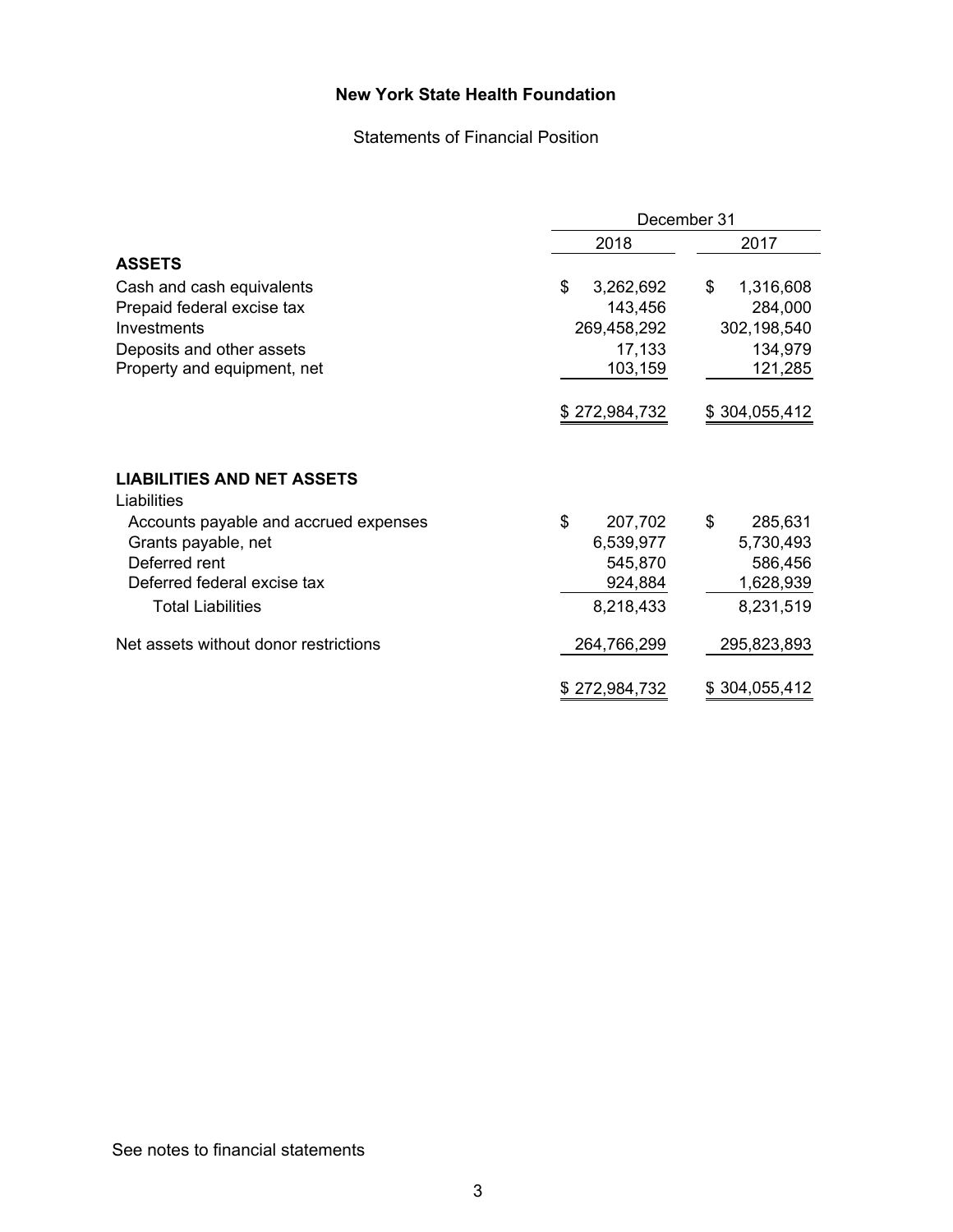#### Statements of Activities

|                                                      | <b>Year Ended</b> |                 |  |
|------------------------------------------------------|-------------------|-----------------|--|
|                                                      | December 31       |                 |  |
|                                                      | 2018              | 2017            |  |
| <b>REVENUE AND SUPPORT</b>                           |                   |                 |  |
| Investment Return                                    |                   |                 |  |
| Interest and dividends                               | \$<br>3,309,663   | \$<br>2,736,638 |  |
| Net realized gain from sale of investments           | 13,676,429        | 17,566,371      |  |
| Unrealized (loss) gain on investments                | (35, 223, 859)    | 24, 192, 822    |  |
| Benefit (provision) for federal excise taxes         | 313,511           | (763, 434)      |  |
| (Less) direct investment expense                     | (514, 266)        | (641, 270)      |  |
| Net Investment Return                                | (18, 438, 522)    | 43,091,127      |  |
| Rental income                                        | 192,701           | 187,092         |  |
| <b>Total Revenue and Support</b>                     | (18,245,821)      | 43,278,219      |  |
| <b>EXPENSES</b>                                      |                   |                 |  |
| <b>Program Services</b>                              |                   |                 |  |
| Grants authorized, net of rescinded/refunded amounts |                   |                 |  |
| of \$21,400 and \$237,290, and present value         |                   |                 |  |
| discount of (\$3,472) and \$16,728                   | 7,883,856         | 11,994,741      |  |
| Program support, planning and development            | 4,254,766         | 4,072,331       |  |
| <b>Total Program Services</b>                        | 12,138,622        | 16,067,072      |  |
| Operations and governance                            | 673,151           | 723,008         |  |
| <b>Total Expenses</b>                                | 12,811,773        | 16,790,080      |  |
| Change in Net Assets                                 | (31, 057, 594)    | 26,488,139      |  |
| <b>NET ASSETS WITHOUT DONOR RESTRICTIONS</b>         |                   |                 |  |
| Beginning of year                                    | 295,823,893       | 269,335,754     |  |
| End of year                                          | \$264,766,299     | \$295,823,893   |  |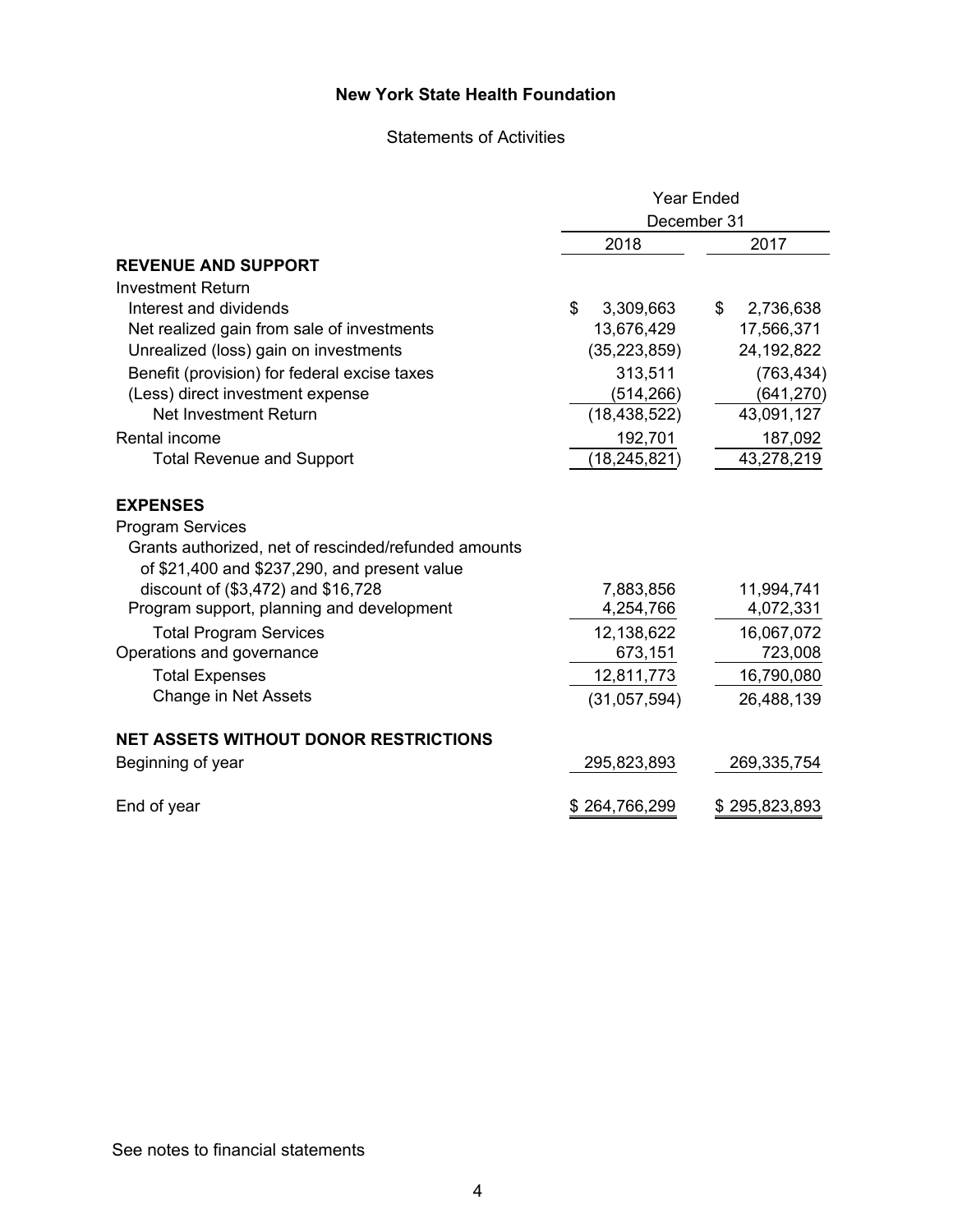#### Statements of Cash Flows

|                                               | <b>Year Ended</b> |                       |  |
|-----------------------------------------------|-------------------|-----------------------|--|
|                                               | December 31       |                       |  |
|                                               | 2018              | 2017                  |  |
| <b>CASH FLOWS FROM OPERATING ACTIVITIES</b>   |                   |                       |  |
| Change in net assets                          | $$$ (31,057,594)  | 26,488,139<br>\$      |  |
| Adjustments to reconcile change in net assets |                   |                       |  |
| to net cash from operating activities         |                   |                       |  |
| Depreciation                                  | 30,904            | 24,869                |  |
| Realized gain from sale of investments        | (13,676,429)      | (17, 566, 371)        |  |
| Unrealized loss (gain) on investments         | 35,223,859        | (24, 192, 822)        |  |
| Deferred federal excise tax                   | (704, 055)        | 483,434               |  |
| Discount on grants payable                    | 3,472             | (16, 728)             |  |
| Deferred rent                                 | (40, 586)         | (40, 586)             |  |
| Contributions of stock to grantee             |                   | 1,020,107             |  |
| Changes in operating assets and liabilities   |                   |                       |  |
| Prepaid federal excise tax                    | 140,544           | (120,000)             |  |
| Deposits and other assets                     | 117,846           | (126, 588)            |  |
| Accounts payable and accrued expenses         | (77, 929)         | (37, 376)             |  |
| Grants payable                                | 806,012           | 571,647               |  |
| Net Cash From Operating Activities            | (9, 233, 956)     | (13, 512, 275)        |  |
| <b>CASH FLOWS FROM INVESTING ACTIVITIES</b>   |                   |                       |  |
| Purchase of property and equipment            | (12, 778)         | (37, 790)             |  |
| Proceeds from sale of investments             | 35,590,810        | 33,427,498            |  |
| Purchase of investments                       | (24, 397, 992)    | (1 <u>9,577,884</u> ) |  |
| Net Cash From Investing Activities            | 11,180,040        | 13,811,824            |  |
| Net Change in Cash and Cash Equivalents       | 1,946,084         | 299,549               |  |
| <b>CASH AND CASH EQUIVALENTS</b>              |                   |                       |  |
| Beginning of year                             | 1,316,608         | 1,017,059             |  |
| End of year                                   | 3,262,692<br>\$   | 1,316,608<br>\$       |  |
| SUPPLEMENTAL CASH FLOW INFORMATION            |                   |                       |  |
| Federal excise taxes paid                     | \$<br>250,000     | \$<br>400,000         |  |

See notes to financial statements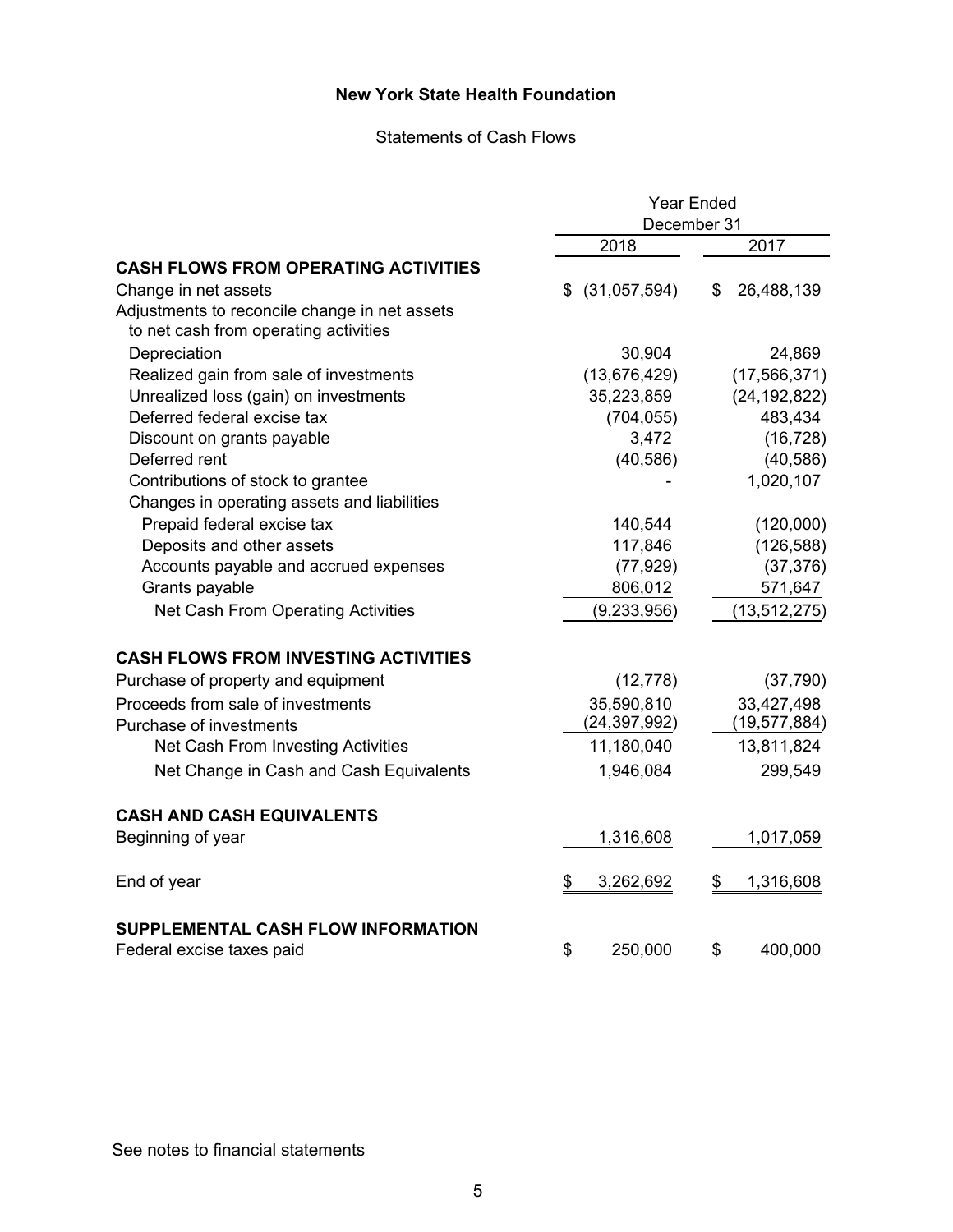Notes to Financial Statements December 31, 2018

#### **1. Organization**

New York State Health Foundation, formerly The New York Charitable Asset Foundation, (the "Foundation") is a New York not-for-profit corporation organized on October 25, 2002 to pursue tax-exempt charitable purposes. The Foundation was formed as part of the conversion of Empire HealthChoice, Inc. (doing business as Empire Blue Cross & Blue Shield) ("Empire") to a for-profit corporation. Pursuant to the legislation authorizing the conversion, the Foundation received five percent of the stock of WellChoice, the holding company for Empire. The Foundation provides funding and grants for the health care related needs of residents of the State of New York ("NYS"), including without limitation, (i) expansion of access to health care by extending health insurance coverage to NYS residents who cannot afford to purchase their own coverage or who have coverage that is inadequate to meet their needs, (ii) expansion and enhancement of access to health care by augmenting and creating health care programs that deliver services to populations that are unable to access health care or that improve public health, (iii) augmentation of its other program priorities by supporting programs that inform and educate NYS residents about public health issues and empower communities to address the issues by becoming more effective at identifying and articulating health care needs and implementing solutions, and (iv) conducting any and all lawful activities which may be useful in accomplishing the foregoing purposes.

Assets, liabilities and net assets of the New York State Health Foundation Trust (the "Trust"), a revocable trust, are included in the accompanying financial statements. The Foundation is the sole trustee and beneficiary of the Trust.

# **2. Summary of Significant Accounting Policies**

#### *Basis of Presentation and Use of Estimates*

The accompanying financial statements have been prepared in accordance with accounting principles generally accepted in the United States of America (U.S. GAAP), which requires management to make estimates and assumptions that affect the reported amounts of assets and liabilities and disclosure of contingent assets and liabilities at the date of the financial statements and the reported amounts of revenue and expenses during the reporting period. Accordingly, actual results could differ from those estimates.

#### *Change in Accounting Principle*

On January 1, 2018, the Foundation adopted new guidance regarding the Presentation of Financial Statements for Not-for-Profit Entities. This guidance requires the Foundation to collapse the three-category (unrestricted, temporarily restricted, and permanently restricted) classification of net assets into two categories: with donor restrictions and without donor restrictions. In addition, the new guidance requires the Foundation to make certain expanded disclosures relating to (1) the liquidity of financial assets, and (2) expenses by both their natural and functional classification in one location in the financial statements.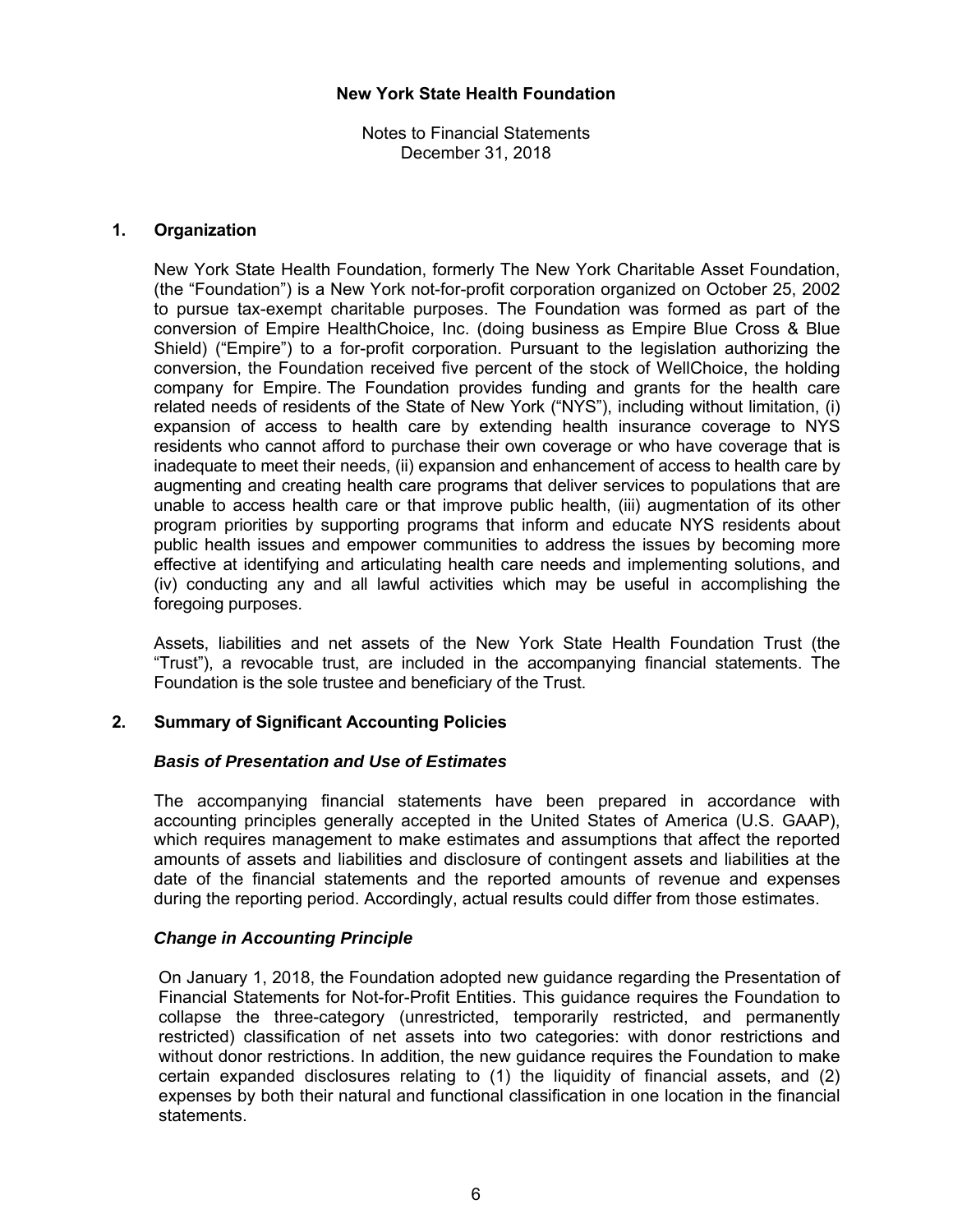Notes to Financial Statements December 31, 2018

# **2. Summary of Significant Accounting Policies** *(continued)*

### *Cash and Cash Equivalents*

Cash and cash equivalents consist of checking and money market accounts. The Foundation considers all highly liquid debt instruments available for current use with a maturity date of three months or less at the date of purchase to be cash equivalents.

#### *Fair Value of Financial Instruments*

The Foundation follows U.S. GAAP guidance on Fair Value Measurements which defines fair value and establishes a fair value hierarchy organized into three levels based upon the input assumptions used in pricing assets. Level 1 inputs have the highest reliability and are related to assets with unadjusted quoted prices in active markets. Level 2 inputs relate to assets with other than quoted prices in active markets which may include quoted prices for similar assets or liabilities or other inputs which can be corroborated by observable market data. Level 3 inputs are unobservable inputs and are used to the extent that observable inputs do not exist.

The Foundation follows U.S. GAAP guidance which removed the requirements to categorize within the fair value hierarchy alternative investments where fair value is measured using the Net Asset Value ("NAV") per share as a practical expedient.

#### *Investment Valuation and Income Recognition*

Investments are stated at fair value. Purchases and sales of securities are recorded on a trade-date basis. Interest income is recorded on the accrual basis and dividends are recorded on the ex-dividend date. Realized gains and losses on the sale of investments are computed on the specific identification basis. Realized and unrealized gains and losses are included in the determination of the change in net assets.

#### *Direct Investment Expense*

Investment expense on the statements of activities consists of fees paid directly to the Foundation's investment advisor as well as an allocation of direct internal costs that the Foundation incurs in the generation of investment return. These costs include salaries, benefits, travel and other costs associated with the officers and staff responsible for the development and execution of the Foundation's investment strategy as well as allocable costs associated with the internal investment management, supervising, selecting and monitoring of external investment management firms.

#### *Property and Equipment*

Property and equipment are carried at cost. Depreciation is recorded using the straightline method over the estimated useful lives of other assets, which range from 3 to 5 years. Leasehold improvements are depreciated over the lesser of the life of the asset or the term of the lease. Physical assets acquired with costs in excess of \$1,000 and having a period of benefit in excess of one year are capitalized.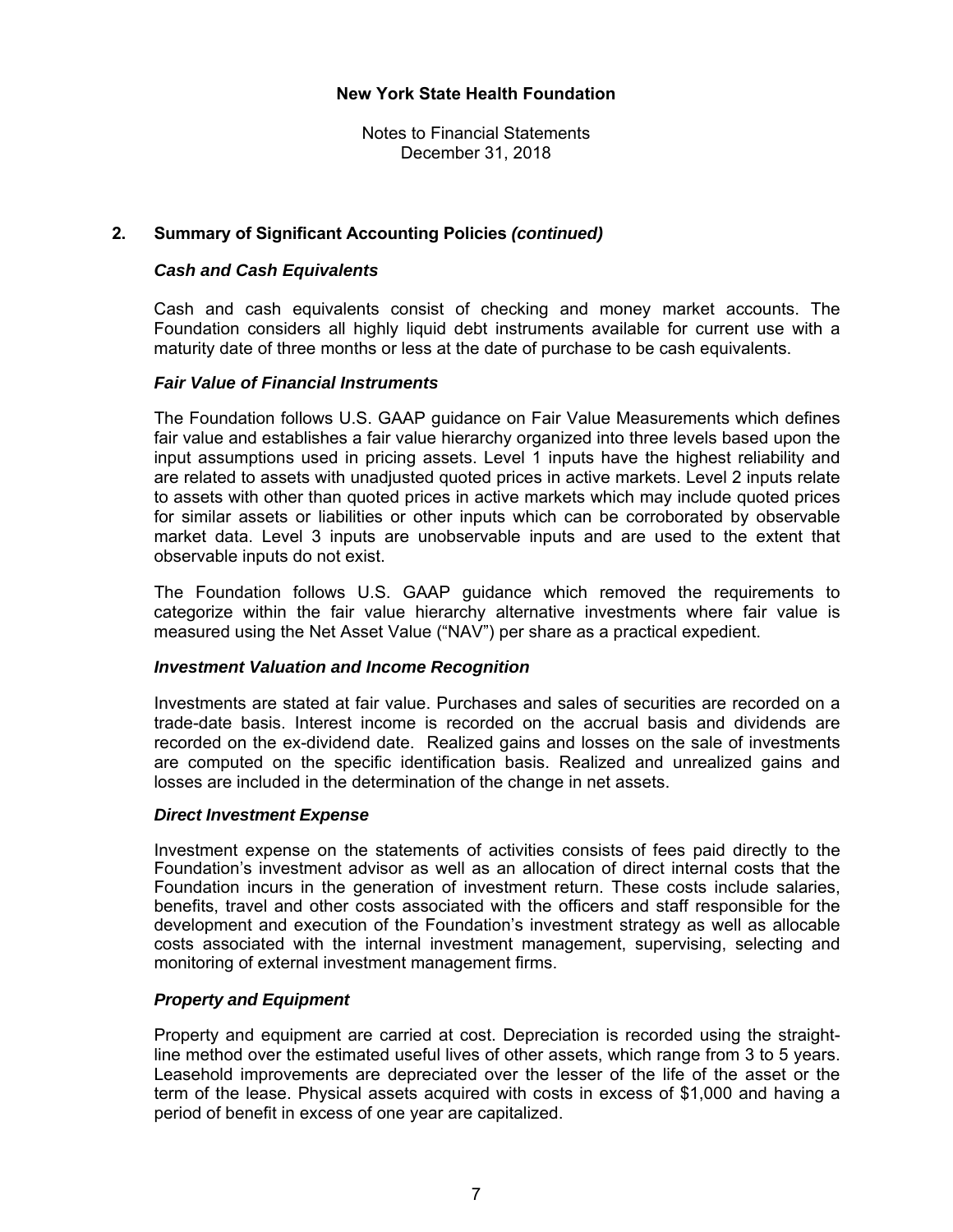Notes to Financial Statements December 31, 2018

# **2. Summary of Significant Accounting Policies** *(continued)*

#### *Grants*

The liability for grants is recognized when specific grants are authorized by the Board of Directors and the recipients have been notified in an award letter. Discounts are provided on amounts due in more than one year from the date of the award.

# *Net Asset Presentation*

Net assets without donor restrictions include funds having no restriction as to use or purpose imposed by donors. Net assets with donor restrictions are those whose use is limited by donors to a specific time period or purpose or are limited by donors in perpetuity. As of December 31, 2018 and 2017 all net assets were without donor restrictions.

#### *Functional Allocation of Expenses*

The statements of activities present the expenses of the Foundation by certain classification. Refer to note 9 for the classification of expenses by their functional allocation and policy for allocating such expenses.

#### *Contributions*

Contributions are recorded when received and considered available for unrestricted use, unless specifically restricted by the donor or subject to other legal restrictions.

#### *Reclassifications*

Reclassifications of certain prior year amounts have been made to conform to the current year presentation.

#### *Accounting for Uncertainty in Income Taxes*

The Foundation recognizes the effect of income tax positions only if those positions are more likely than not to be sustained. Management has determined that the Foundation had no uncertain tax positions that would require financial statement recognition or disclosure. The Foundation is no longer subject to examinations by the applicable taxing jurisdictions for periods prior to 2015.

# *Subsequent Events Evaluation by Management*

Management has evaluated subsequent events for disclosure and/or recognition in the financial statements through the date that the financial statements were available to be issued, which is May 29, 2019.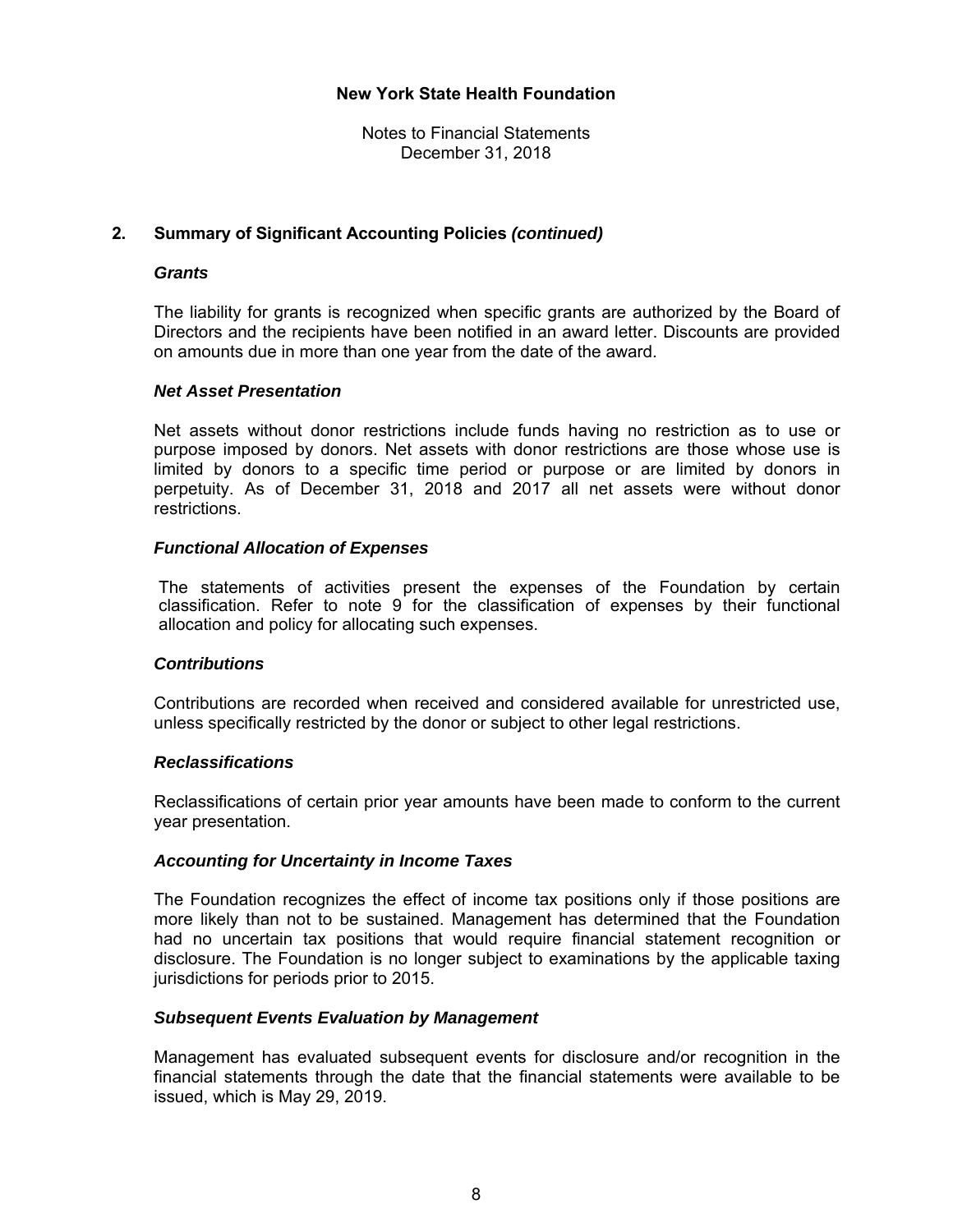Notes to Financial Statements December 31, 2018

### **3. Concentrations of Credit Risk**

The Foundation's financial instruments that are potentially exposed to concentration of credit risk consist of cash, cash equivalents and investments. The Foundation places its cash and cash equivalents with quality financial institutions. The Foundation invests in exchange traded funds and collective trust funds. At times, cash balances may be in excess of FDIC insurance limit. The Foundation routinely assesses the financial strength of its cash, cash equivalents and investment portfolio. As a consequence, concentrations of credit risk are limited.

#### **4. Property and Equipment**

Property and equipment consists of the following as of December 31:

|                                | 2018      | 2017      |
|--------------------------------|-----------|-----------|
| Furniture and equipment        | \$525,503 | \$531,776 |
| Leasehold improvements         | 154,102   | 146,622   |
|                                | 679,605   | 678,398   |
| Less: accumulated depreciation | 576,446   | 557,113   |
|                                | 103,159   | \$121,285 |

 The Foundation disposed of \$11,571 and \$1,488 in fully depreciated property and equipment during the years ended December 31, 2018 and 2017.

# **5. Investments**

The following are major categories of investments measured at fair value on a recurring basis at December 31, grouped by fair value hierarchy for those investments subject to categorization within such hierarchy:

|                              |                 | 2018            |                 |
|------------------------------|-----------------|-----------------|-----------------|
|                              |                 | Investments     |                 |
|                              |                 | Measured at Net |                 |
|                              | Level 1         | Asset Value (*) | Total           |
| <b>Exchange Traded Funds</b> |                 |                 |                 |
| Equity fund                  | 38,688,457<br>S | \$              | 38,688,457<br>S |
| Fixed income fund            | 87,864,899      |                 | 87,864,899      |
| Alternative Investments      |                 |                 |                 |
| Collective trust funds       |                 | 142,904,936     | 142,904,936     |
|                              | 126,553,356     | 142,904,936     | 269,458,292     |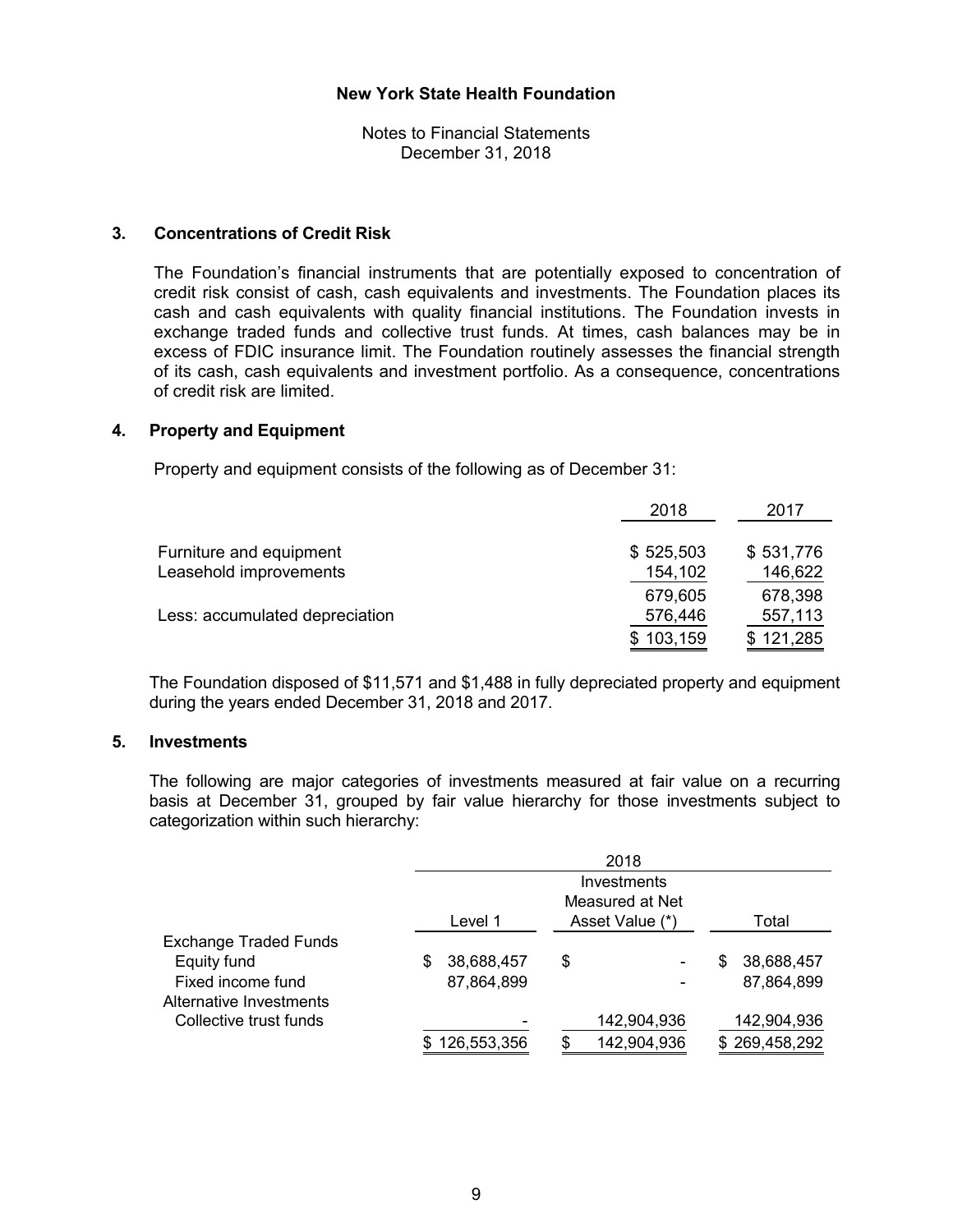Notes to Financial Statements December 31, 2018

#### **5. Investments** *(continued)*

|                              | 2017            |                                |                  |  |  |
|------------------------------|-----------------|--------------------------------|------------------|--|--|
|                              |                 | Investments<br>Measured at Net |                  |  |  |
|                              | Level 1         | Asset Value (*)                | Total            |  |  |
| <b>Exchange Traded Funds</b> |                 |                                |                  |  |  |
| Equity fund                  | 38,873,718<br>S | \$                             | 38,873,718<br>\$ |  |  |
| Fixed income fund            | 86,075,509      |                                | 86,075,509       |  |  |
| Natural resources fund       | 14,042,475      |                                | 14,042,475       |  |  |
| Alternative Investments      |                 |                                |                  |  |  |
| Collective trust funds       |                 | 163,206,838                    | 163,206,838      |  |  |
|                              | 138,991,702     | 163,206,838                    | \$302,198,540    |  |  |

 (\*) As discussed in Note 2, investments that are measured using the practical expedient are not classified within the fair value hierarchy.

 Information regarding investments valued using NAV as practical expedient at December 31, 2018 is as follows:

|                                        | Fair Value    | Unfunded<br>Commitments  | <b>Redemption Frequency</b><br>(If Currently Eligible) | Redemption<br>Notice Period |
|----------------------------------------|---------------|--------------------------|--------------------------------------------------------|-----------------------------|
| Collective trust funds (see "a" below) | \$142,904,936 | $\overline{\phantom{0}}$ | Daily                                                  | 3 Davs                      |

a. These assets are in vehicles organized as collective trust funds and the value of the Foundation's interest in these investments is reported by their respective fund managers. The funds include index funds for domestic equities using the Russell 1000 Index and global equities using the Morgan Stanley All Country World Index (excluding US).

Investments organized as collective trust funds are considered alternative investments for financial reporting purposes. The Foundation believes that there is little risk regarding the valuation of these assets: all of the investments comprise publicly traded securities where market values are readily available and almost all have few restrictions on redemption by the Foundation. All of the investments may be redeemed daily.

As of December 31, 2018, three individual investments represented approximately 33%, 30% and 23% of total investments. As of December 31, 2017, three individual investments represented approximately 36%, 28% and 18% of total investments. All of these investments were in broadly diversified index funds.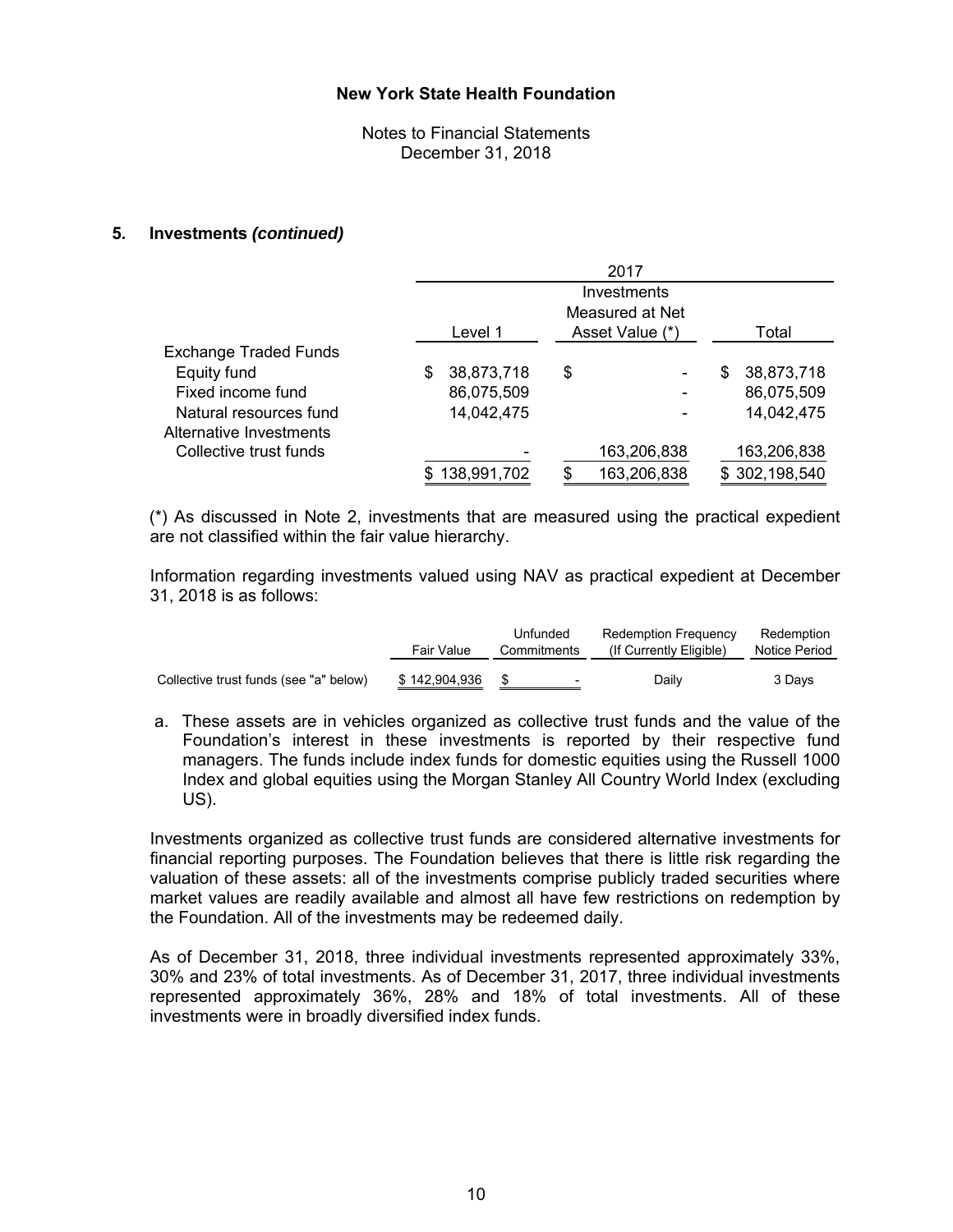Notes to Financial Statements December 31, 2018

#### **6. Federal Excise Tax**

 The Foundation is exempt from federal income taxes under Section 501(c)(3) and 509(a) of the Internal Revenue Code and has been further classified as a "private foundation." The Foundation is subject to an excise tax on its net investment income.

 Excise taxes consist of two components: current taxes based upon net investment income and deferred taxes which arise from the difference between the tax cost of the investments and the fair value.

 For the years ended December 31, federal excise tax expense (benefit) consisted of the following:

|                 | 2018         | 2017      |
|-----------------|--------------|-----------|
|                 |              |           |
| Current         | \$ 390,544   | \$280,000 |
| <b>Deferred</b> | (704, 055)   | 483,434   |
|                 | \$ (313,511) | \$763,434 |

#### **7. Grants Payable**

 The Foundation has entered into grant commitments with certain organizations. Payments to these organizations at December 31, are to be made as follows:

|                              | 2018        | 2017            |
|------------------------------|-------------|-----------------|
| Less than one year           | \$4,683,057 | \$<br>3,929,883 |
| One to three years           | 1,944,127   | 1,891,289       |
|                              | 6,627,184   | 5,821,172       |
| Less: present value discount | 87,207      | 90,679          |
| Grants payable, net          | \$6,539,977 | 5,730,493       |

 To reflect the time value of money, grants payable as of December 31, 2018 and 2017 were discounted to the present value using the Federal Reserve business lending rate of 3.75%.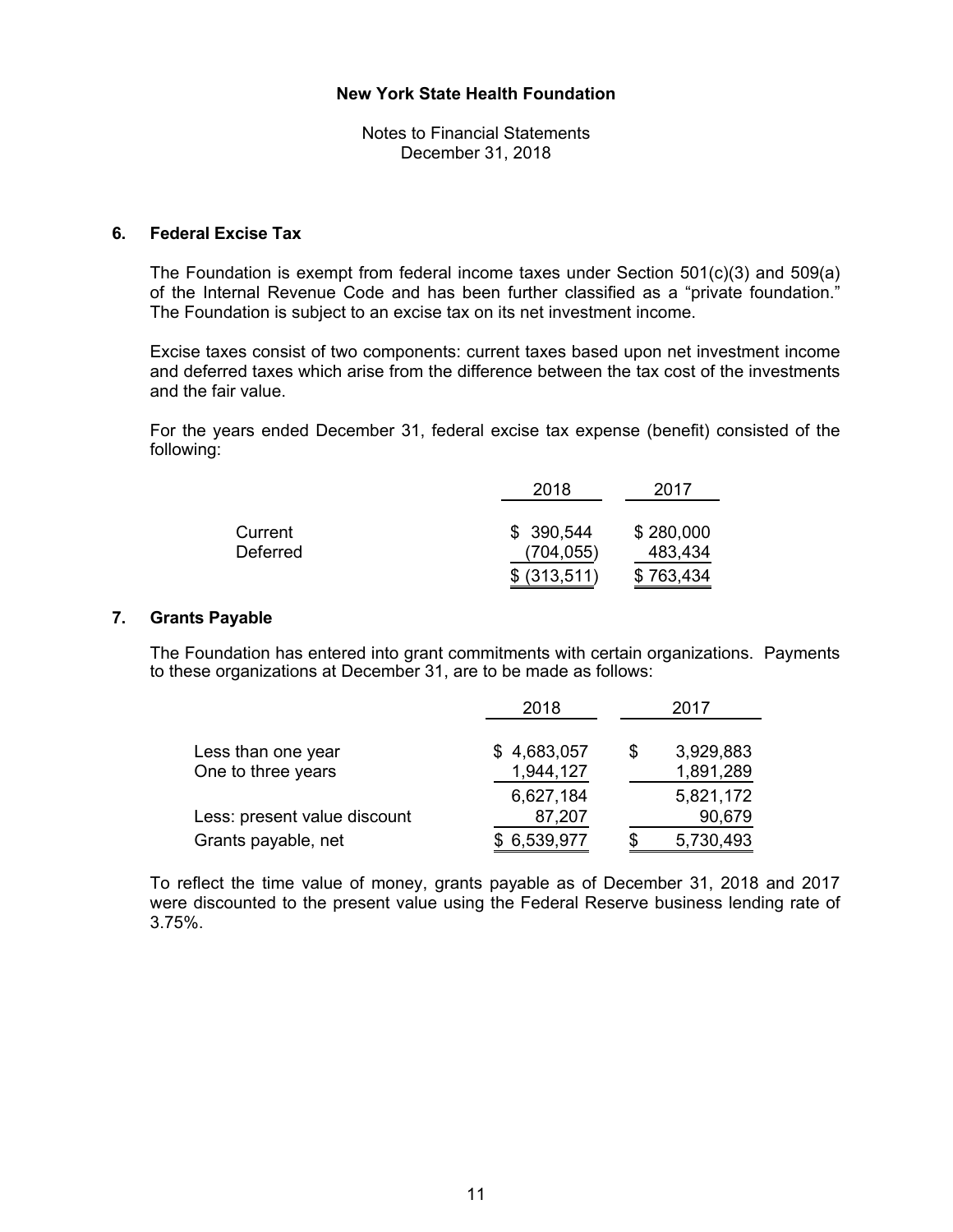Notes to Financial Statements December 31, 2018

# **8. Liquidity and Availability of Financial Assets**

The following reflect the Foundation's financial assets and resources available as of December 31, 2018, to meet cash needs for general expenditures within one year of the date of the statement of financial position:

| Financial assets:                                |               |
|--------------------------------------------------|---------------|
| Cash and cash equivalents                        | \$3,262,692   |
| Investments                                      | 269,458,292   |
| Total financial assets available within one year | \$272,720,984 |

The Foundation's working capital and cash flow are driven by its investment portfolio and investment return. As part of the Foundation's liquidity management strategy, the Foundation seeks to maintain adequate liquidity to meet its obligations, including planned expenditures as approved by the Board. The Foundation structures its financial assets to be available as its grant payments and other general liabilities come due. The Foundation's Chief Investment Officer coordinates with Foundation staff to anticipate liquidity needs. Funds are withdrawn from the investment account as needed based on grants to be disbursed and other general operating expenses. None of the Foundation's financial assets are subject to donor or contractual restrictions that make them unavailable for general expenditure within one year of the date of the statement of financial position.

#### **9. Expenses by Functional and Natural Classification**

Expenses are presented by functional classification in alignment with the overall mission of the Foundation. Expenses are applied directly to a classification or allocated on a reasonable basis that is consistently applied. Salaries, benefits and payroll taxes are allocated according to employees' time spent on various activities related to each category. Other expenses that are allocated are office expenses, insurance and occupancy.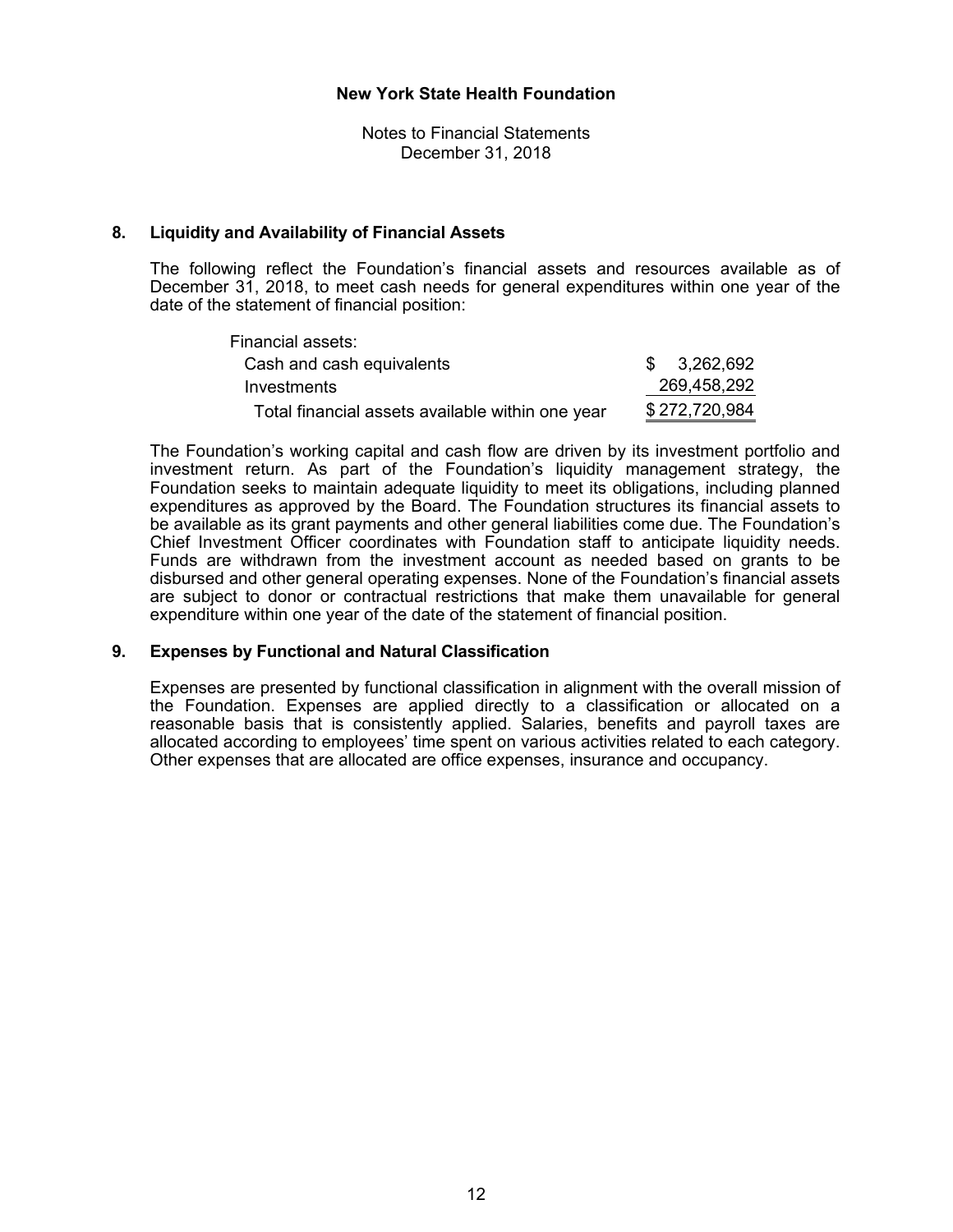Notes to Financial Statements December 31, 2018

# **9. Expenses by Functional and Natural Classification** *(continued)*

|                                     | Program         | Operations and |                 |
|-------------------------------------|-----------------|----------------|-----------------|
|                                     | <b>Services</b> | Governance     | Total           |
| Grants authorized, net              | \$<br>7,883,856 | \$             | \$<br>7,883,856 |
| Salaries and wages                  | 2,355,645       | 348,563        | 2,704,208       |
| Payroll taxes and employee benefits | 715.406         | 105,856        | 821,262         |
| Legal fees                          |                 | 4.326          | 4,326           |
| Accounting fees                     |                 | 35,497         | 35,497          |
| Other professional fees             | 90,322          |                | 90,322          |
| Depreciation                        | 24.819          | 3.709          | 28,528          |
| Occupancy                           | 577,491         | 86,293         | 663,784         |
| Travel and meetings                 | 120,443         | 51,676         | 172,119         |
| Printing and design                 | 21,994          | 1,799          | 23,793          |
| Office expenses and IT              | 129.945         | 20,219         | 150.164         |
| Insurance                           | 32,546          | 4,863          | 37,409          |
| Outreach and public events          | 186,155         |                | 186,155         |
| <b>Miscellaneous</b>                |                 | 10,350         | 10,350          |
| Total                               | 12,138,622      | 673,151        | \$12,811,773    |

#### **10. Retirement Plans**

 The Foundation maintains a 403(b) defined contribution plan, which covers all employees that meet eligibility requirements. The Foundation matched employee contributions up to 7.5% of their annual salary in 2018 and 2017. The Foundation made an additional 5% discretionary employer contribution to the 403(b) plan in 2018 and 2017. The Foundation made contributions totaling \$334,670 and \$316,085 to the plan for 2018 and 2017. The Foundation also maintains a 457(b) plan that is limited to senior level management employees. The Foundation does not make contributions to the 457(b) plan.

#### **11. Commitments**

#### *Lease Commitments*

The Foundation has a lease for its office space in New York City expiring in 2026. The lease contains escalation clauses that provide for increase in payments resulting from increases in real estate taxes and certain other building expenses in excess of the base period amounts. The Foundation's policy is to record base rent on a straight-line basis over the term of the lease.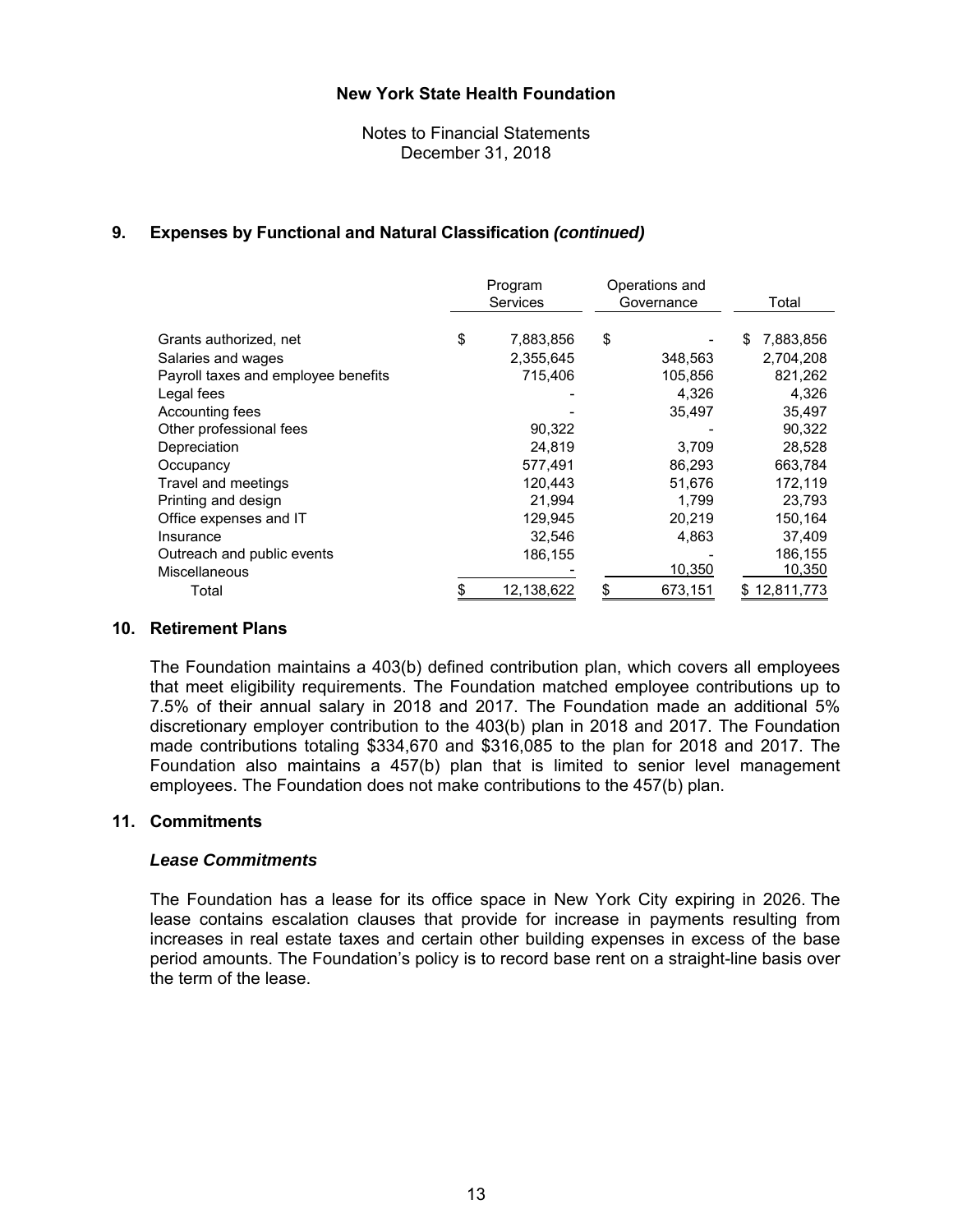Notes to Financial Statements December 31, 2018

# **11. Commitments** *(continued)*

# *Lease Commitments (continued)*

The future minimum rental payments under the lease agreement are:

| 2019              | S | 612,000   |
|-------------------|---|-----------|
| 2020              |   | 612,000   |
| 2021              |   | 654,500   |
| 2022              |   | 663,000   |
| 2023              |   | 663,000   |
| <b>Thereafter</b> |   | 1,436,500 |
|                   |   | 4,641,000 |

Rent expense totaled \$571,414 annually for both 2018 and 2017.

### *Rental Income*

The Foundation leases part of this space to third parties. One lease agreement is renewable on a quarterly basis. The other lease was renewed on February 1, 2019, expiring on January 31, 2020. The future minimum rental payments to be received under these lease agreements are:

| 2019 | \$124,183 |
|------|-----------|
| 2020 | 8,305     |
|      | \$132,488 |

\* \* \* \* \*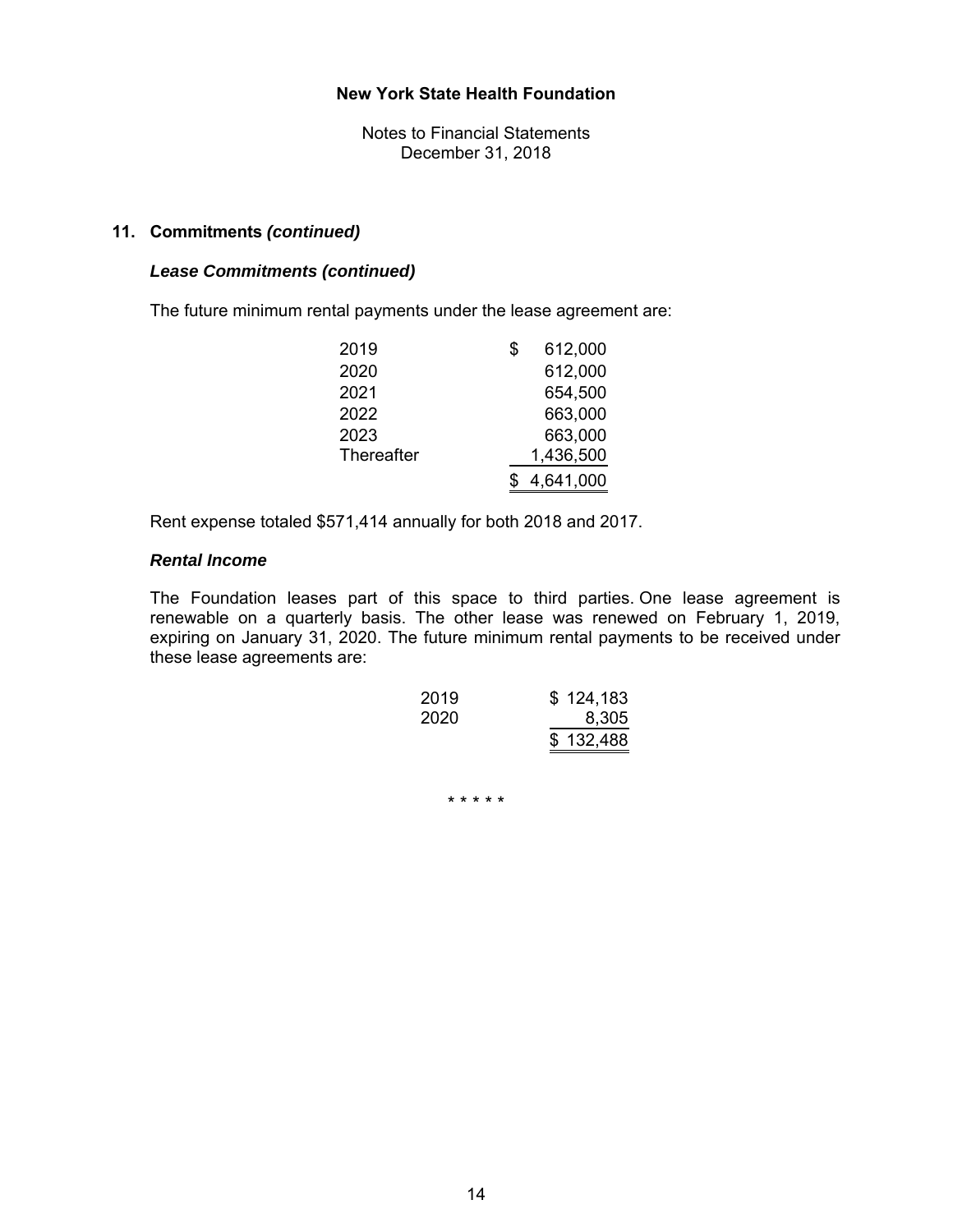Supplementary Information

For the Year Ended December 31, 2018 (With Summarized Totals for the Year Ended December 31, 2017)